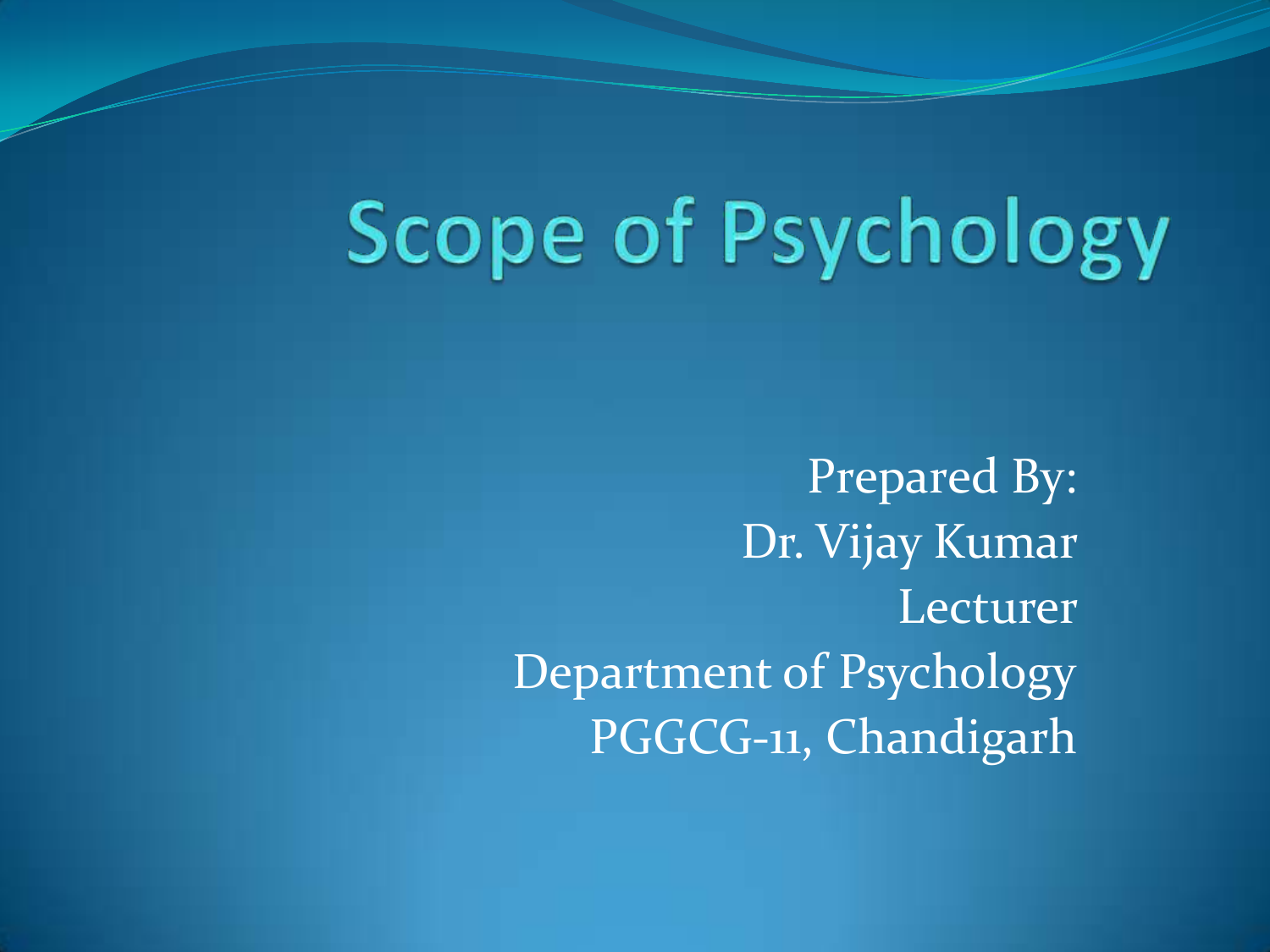# **The Scope of Psychology**

- As psychology has evolved as a science, its fields of specialization have multiplied and its educational and training requirements have become formalized.
- Psychologists work in a variety of fields in academic and professional settings.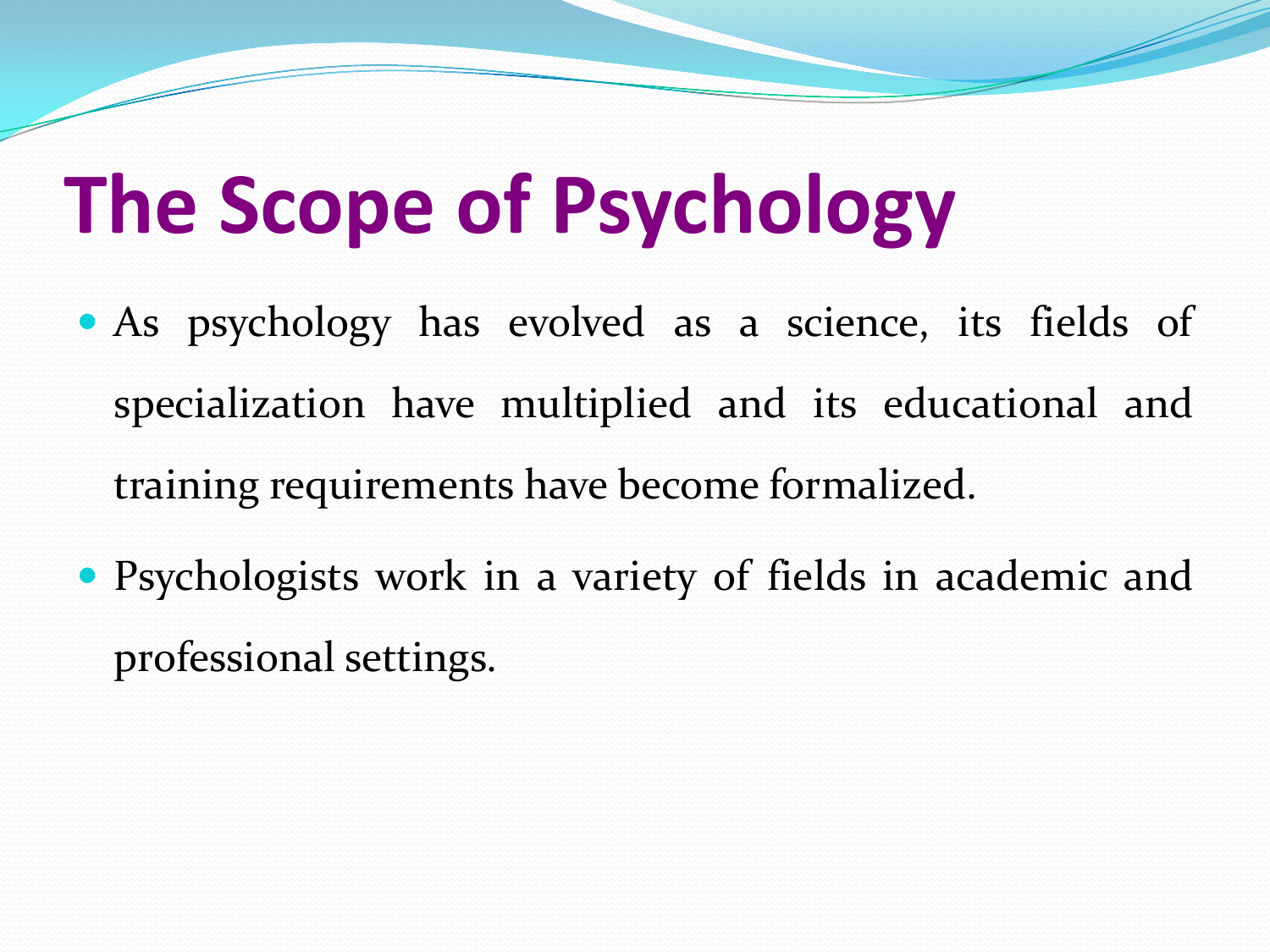## **Psychologist can be classified in one of the three categories:**

#### **Practitioners:**

Psychologists who use their knowledge of psychology to aid individuals or groups by providing certain serviced, often in from of therapy or Counselling.

#### **Academicians:**

The are employed in colleges and university and typical engaged in teaching and research.

#### **Researcher:**

The are employed in agencies industries where the examine diverse such as effect of toxic environmental substances on process of learning and memory.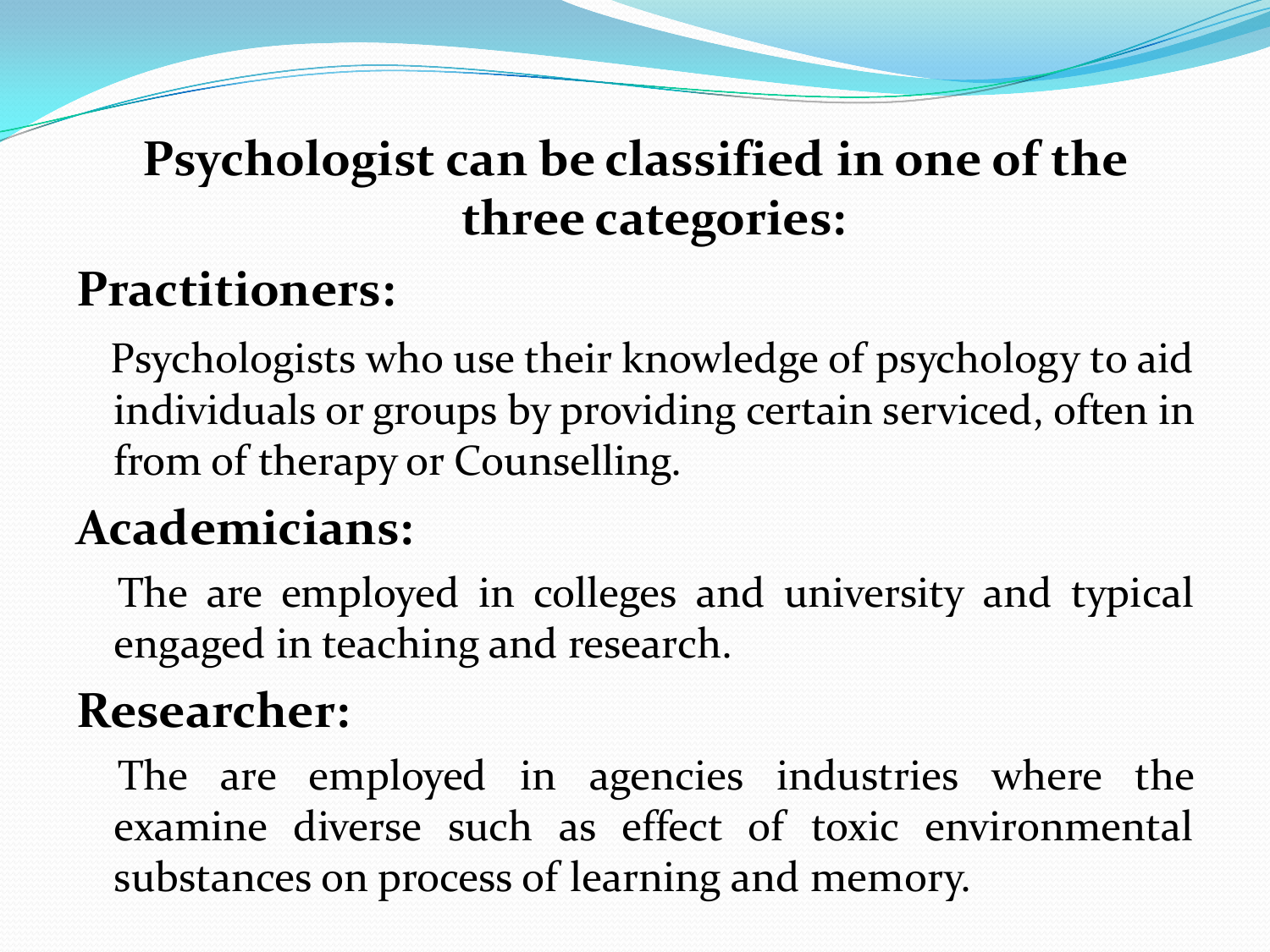# **Fields of specialization in Psychology**

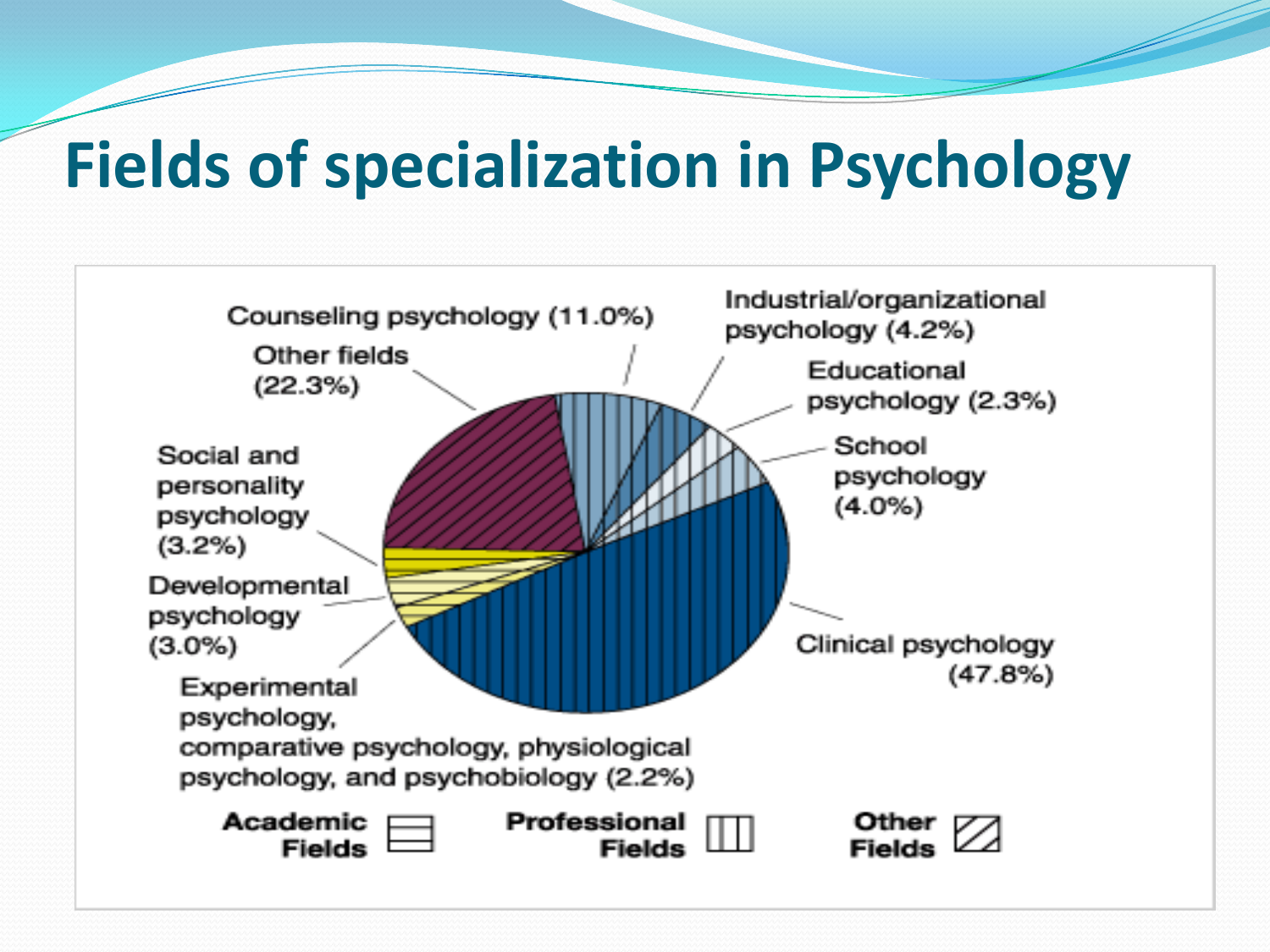# **Research Specialties:**

**Experimental Psychology:**

- This branch aims at understanding the fundamental causes of behaviour.
- Study basic psychological processes as sensation, perception, learning, memory, cognition, motivation, and emotion.
- Work mostly in the laboratory and may use animals as well as human beings in their research.
- Study how people learn everything from simple tasks such as sitting upright to more complex things such as emotions and language.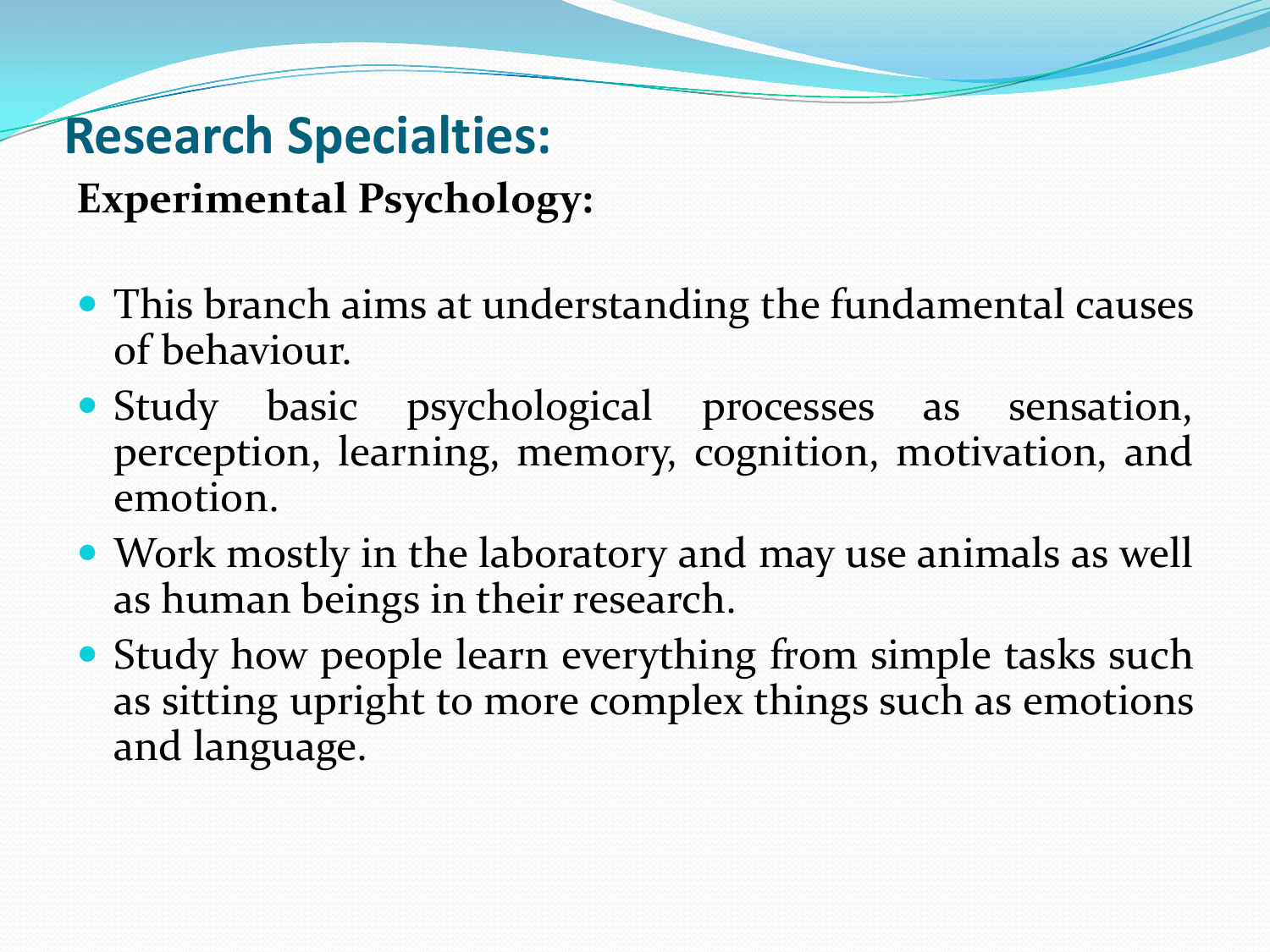### **Physiological Psychology:**

The branch of psychology that studies the connection between the nervous and endocrine system and behaviour.

# **Developmental Psychology:**

Concerns itself with the study of human behaviour in all its aspects of growth and development Also known as Genetic Psychology Involves the development of an individual in terms of stages.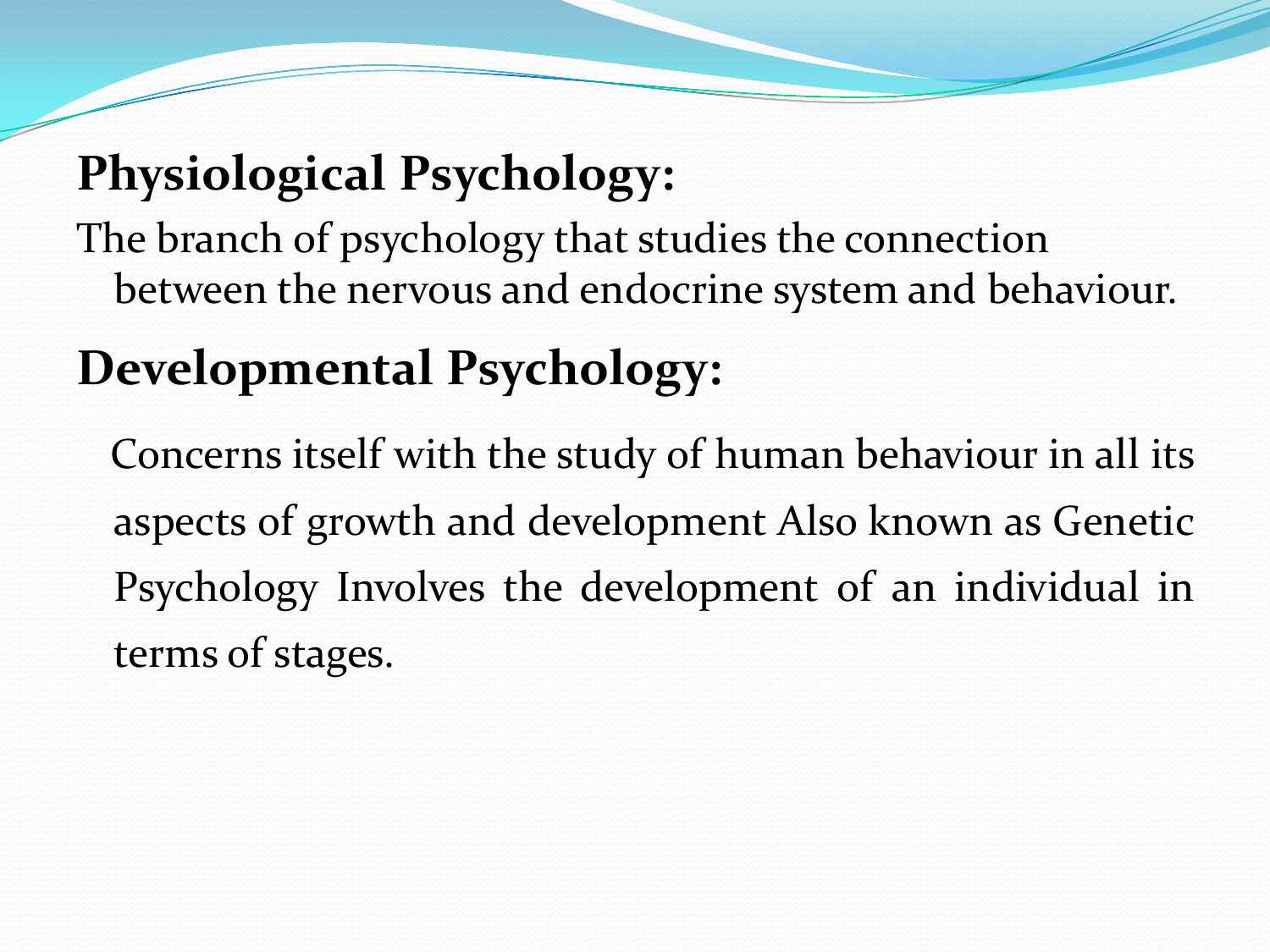### **Personality Psychology:**

It is study of individual differences in behaviour, the sources the consequences of such differences, and the degree of consistency of characteristics within the individual across situation and overtime.

# **Cognitive Psychology:**

It investigated all aspects of cognition-memory, thinking, reasoning, language, decision making and so on.

# **Social Psychology**:

Study of the behavior of groups of individuals in their relationship to other groups.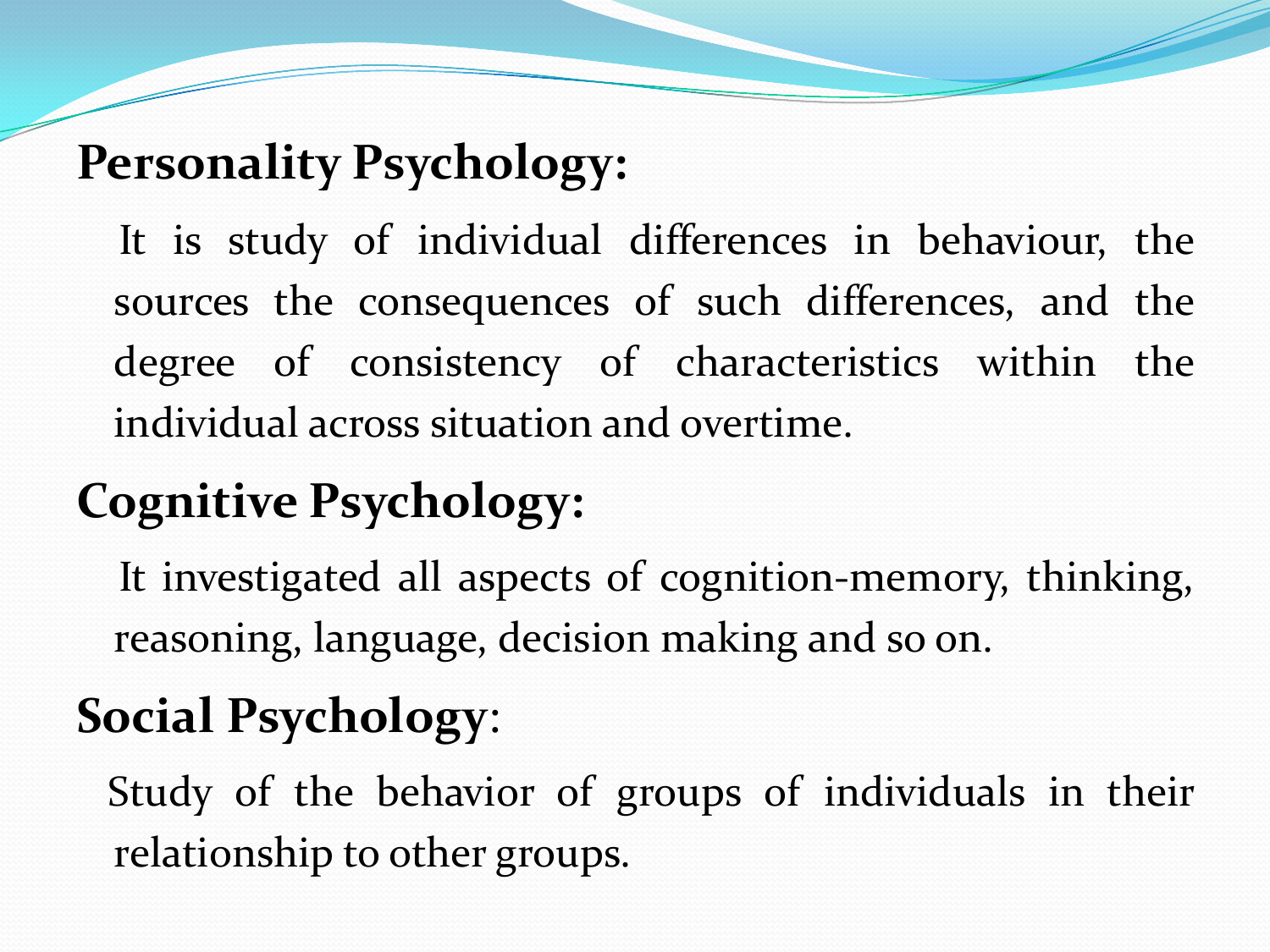#### **Animal Psychology:**

It is also called comparative psychology because it compares human psychology and animal psychology. Animals psychology is useful for understanding the human behaviour as well, because there is no absolute gulf between the two.

### **Psychometric Psychology:**

It is concerned with the tests and inventories for the measurement of human capacities and abilities.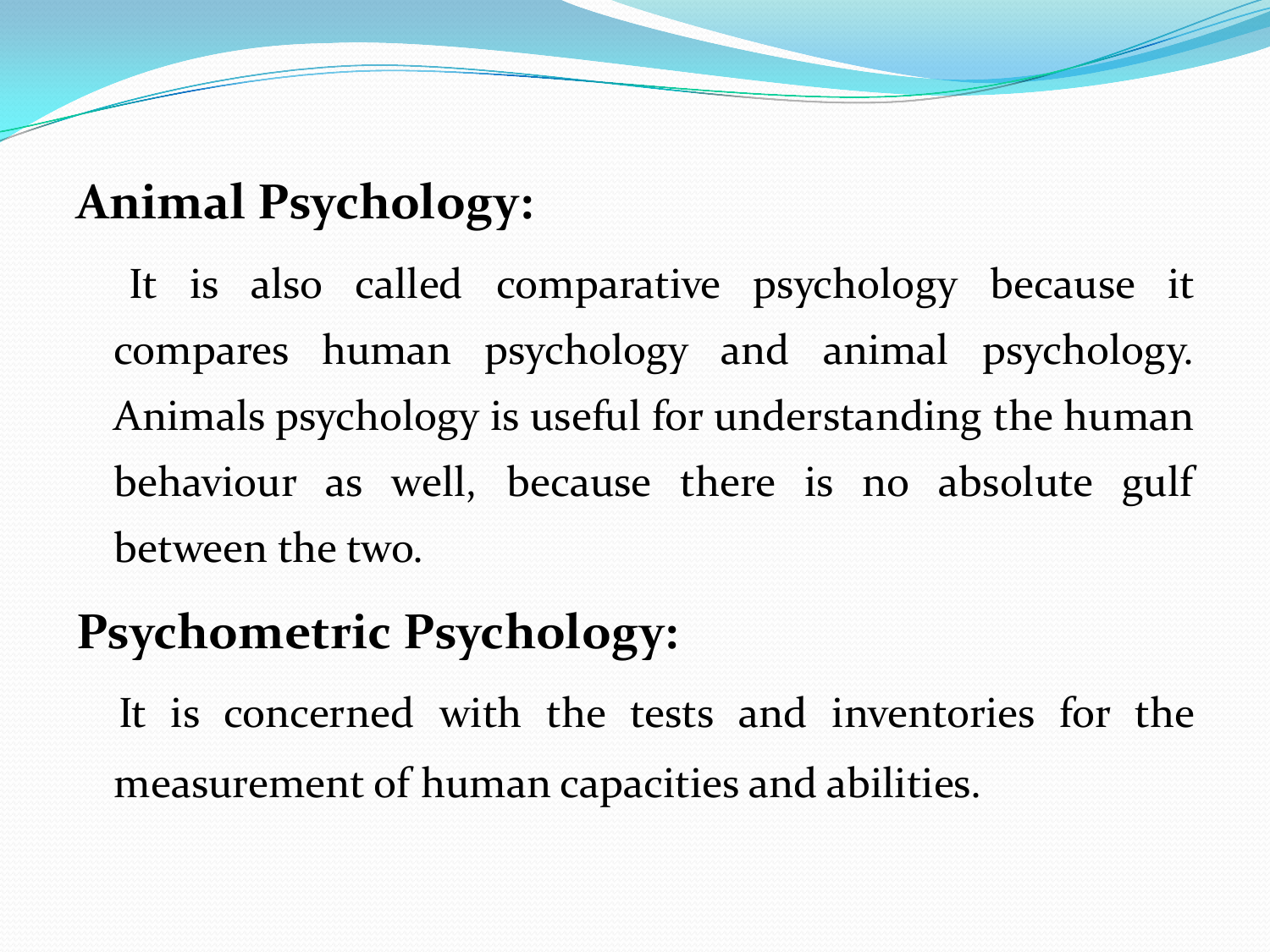### **Educational Psychology:**

A field of specialization that deals with learning, motivation, and other subjects in the actual educational process together with the practical application of psychological principles to education

#### **Abnormal Psychology**:

Scientific study of human and the etiology or cause of personal defects, or human's behavior which deviates from the average reaction, hence abnormal.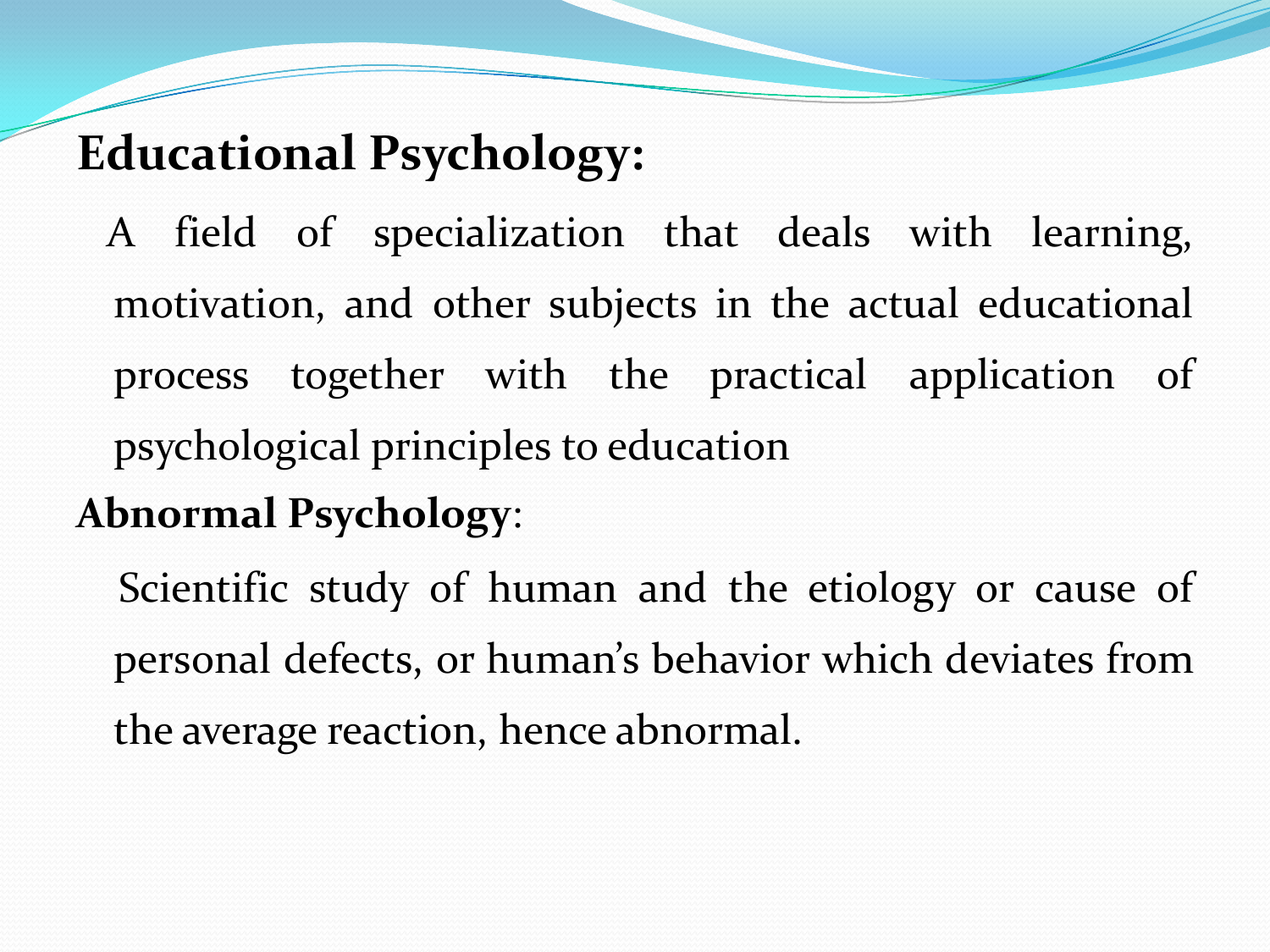# **Applied Specialties:**

#### **Industrial-Organizational Psychology:**

>Industrial-Organizational Psychology is concerned with the methods of selecting, training, counseling, and supervising personnel in business and industry.

>Study of human nature and reactions as related to problems of industry, especially affecting personnel and job efficiency.

>Focuses on making the workplace more fulfilling, and more productive for both workers and their employers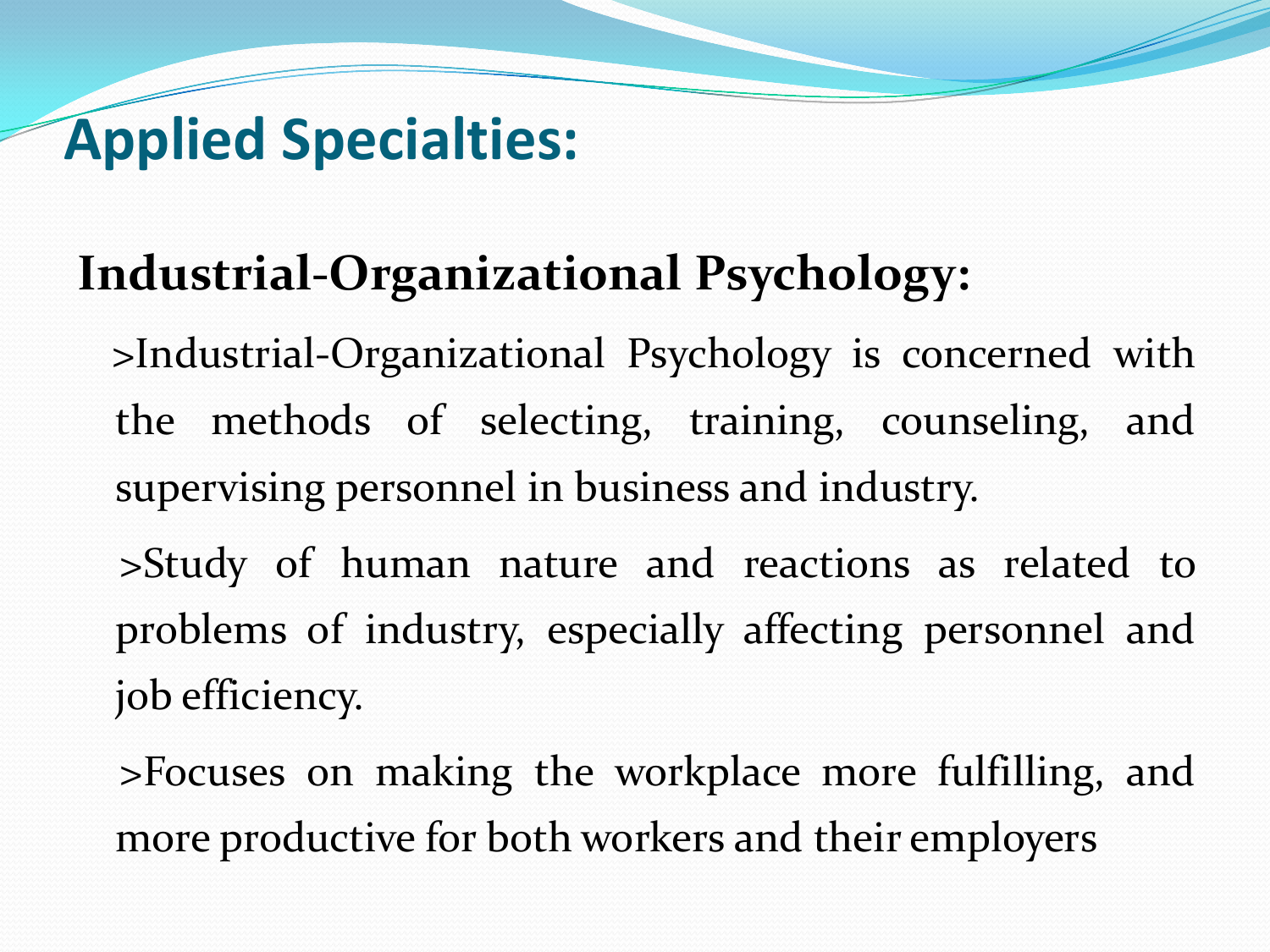#### **Guidance and Counseling Psychology:**

- >Dedicated to helping people with educational, job or career, and social adjustments.
- >Administration and interpretation of psychological tests, such as intelligence, achievement, and vocational tests.
- >Mostly worked in schools as schools counselors (more commonly known as guidance counselors).

# **Military Psychology:**

>It deals with war and other allied problems.